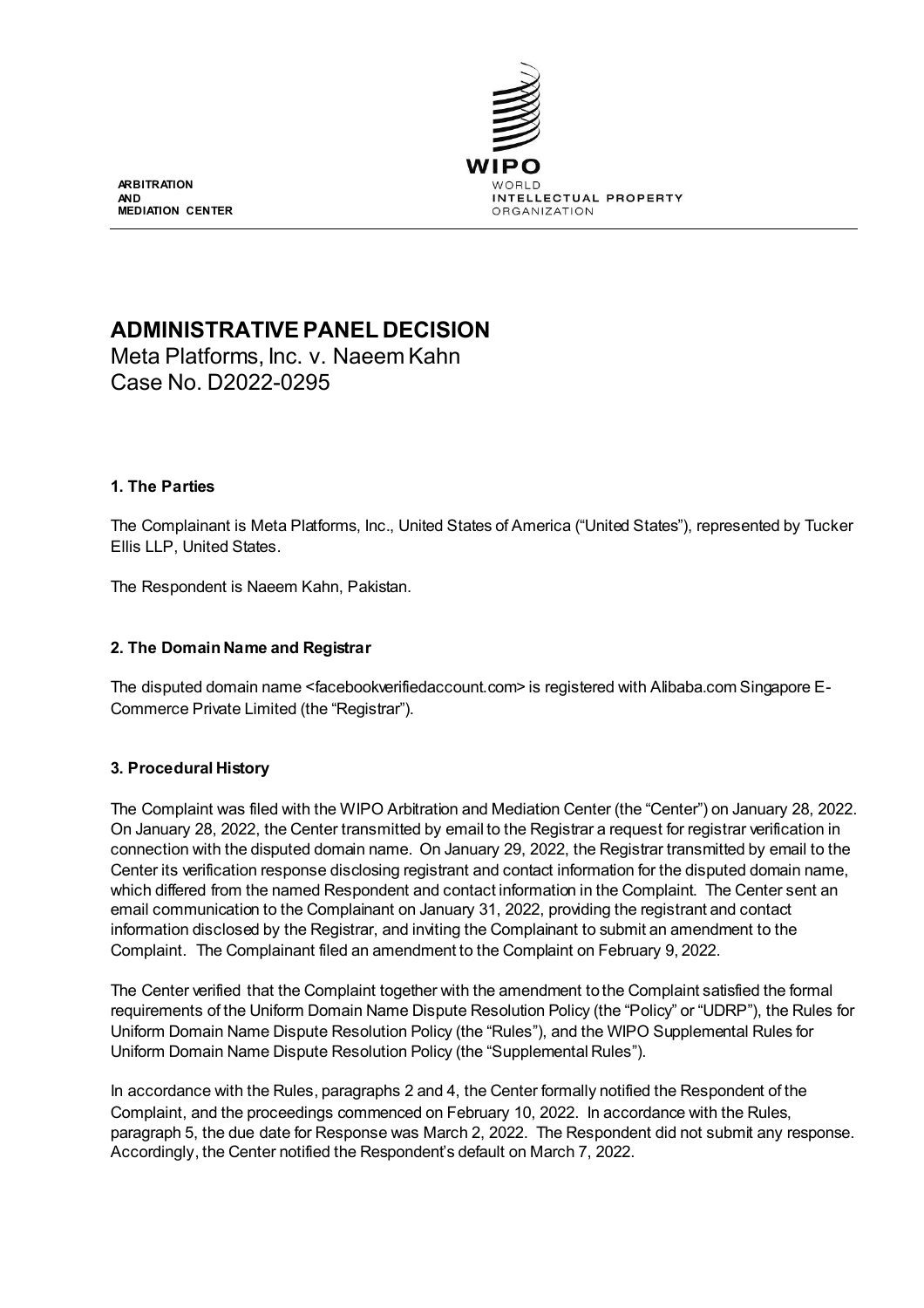#### page 2

The Center appointed Tuukka Airaksinen as the sole panelist in this matter on March 10, 2022. The Panel finds that it was properly constituted. The Panel has submitted the Statement of Acceptance and Declaration of Impartiality and Independence, as required by the Center to ensure compliance with the Rules, paragraph 7.

## **4. Factual Background**

The Complainant is the owner of the trademark FACEBOOK, used for a social networking website and mobile application. It has used the trademark since 2004. The Complainant's website has over one billion daily active accounts and over two billion monthly active users from all over the world.

The Complainant also offers account verification features on its website, such as a verified badge appearing next to an account's name.

The Complainant's trademark has been registered all over the world, for example as United States Registration No. 3122052 for FACEBOOK, registered on July 25, 2006.

The disputed domain name was registered on June 23, 2021, and resolves to a website displaying the Complainant's trademark.

## **5. Parties' Contentions**

## **A. Complainant**

The disputed domain name includes the Complainant's trademark, adding the descriptive terms "verified" and "account". The addition of a descriptive a term to a complainant's trademark fails to distinguish a domain name from the trademark.

The Respondent has no rights or legitimate interest in the disputed domain name. The Respondent is not authorized to use the Complainant's trademark and is not known by the Complainant's trademark. The Complainant has no relationship with the Respondent. The Respondent has not made any *bona fide* use of the disputed domain name but is using it to trick prospective consumers into interacting with the Respondent's website.

The website to which the disputed domain name resolves uses the Complainant's famous trademark and a variation of the Complainant's "f" logo. The Respondent's intention is to create confusion with the Complainant and its trademark as to the source, sponsorship, affiliation, or endorsement of the Respondent's website with the Complainant. The disputed domain name is used to impersonate the Complainant, and the website appears to provide links using the terms such as "download", "social", and "features", all of which are relevant to the Complainant's business.

### **B. Respondent**

The Respondent did not reply to the Complainant's contentions.

# **6. Discussion and Findings**

In order to obtain the transfer of a domain name, a complainant must prove the three elements of paragraph 4(a) of the Policy, regardless of whether the respondent files a response to the complaint or not. The first element is that the domain name is identical or confusingly similar to a trademark or service mark in which the complainant has rights. The second element a complainant must prove is that the respondent has no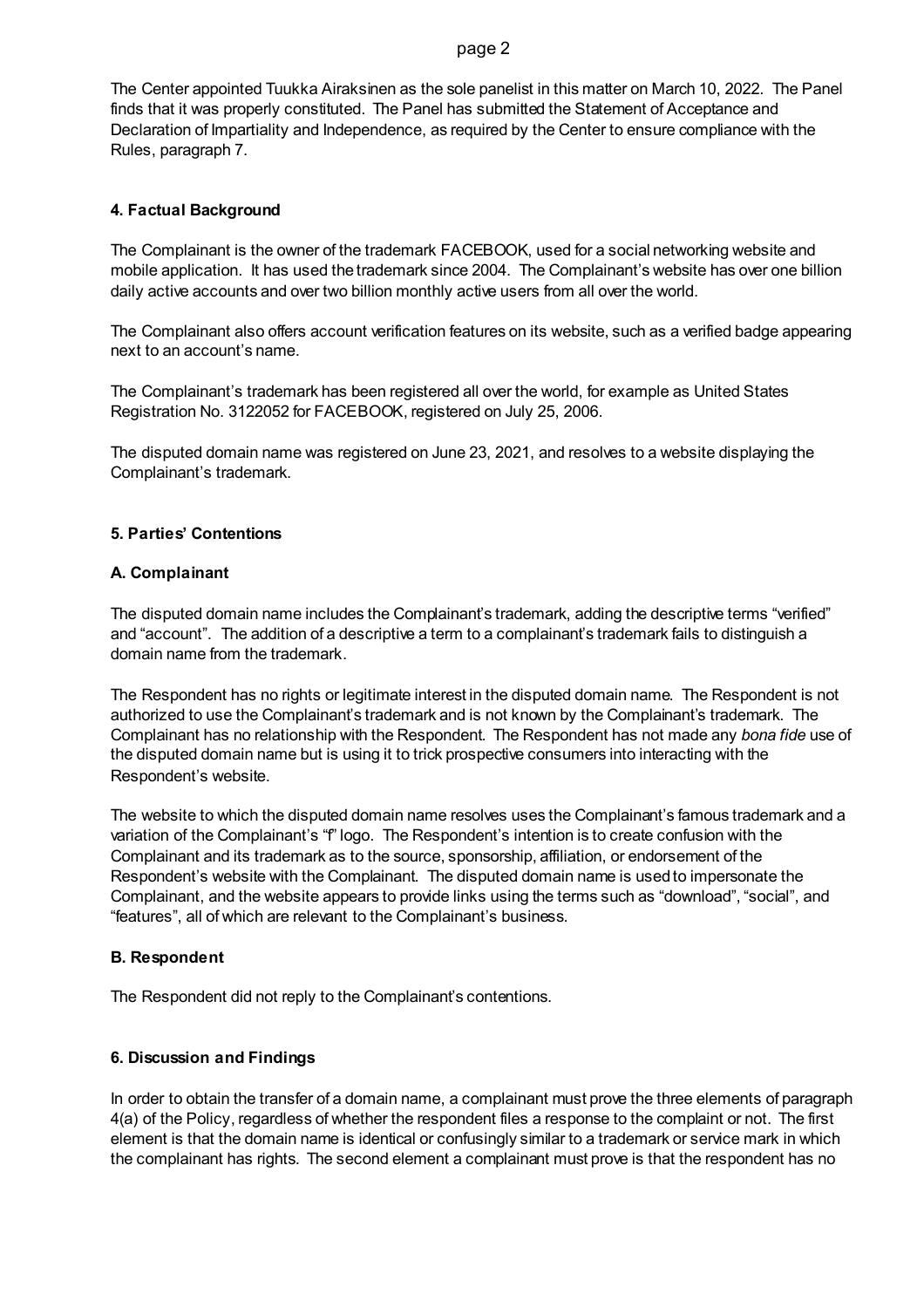#### page 3

rights or legitimate interests in respect of the domain name. The third element a complainant must establish is that the domain name has been registered and is being used in bad faith.

# **A. Identical or Confusingly Similar**

Paragraph 4(a)(i) of the Policy requires that the Complainant establish that the disputed domain name is identical or confusingly similar to a trademark or service mark in which the Complainant has rights. Consequently, the Complainant must prove that it has rights to a trademark, and that the disputed domain name is identical or confusingly similar to this trademark.

According to section 1.11 of the WIPO Overview of WIPO Panel Views on Selected UDRP Questions, Third Edition [\("WIPO Overview 3.0"](https://www.wipo.int/amc/en/domains/search/overview3.0/)), "[t]he applicable Top Level Domain ('TLD') in a domain name (*e.g*., '.com', '.club', '.nyc') is viewed as a standard registration requirement and as such is disregarded under the first element confusing similarity test".

Furthermore, "where the relevant trademark is recognizable within the disputed domain name, the addition of other terms (whether descriptive, geographical, pejorative, meaningless, or otherwise) would not prevent a finding of confusing similarity under the first element. The nature of such additional term(s) may however bear on assessment of the second and third elements". See section 1.8 of th[e WIPO Overview 3.0.](https://www.wipo.int/amc/en/domains/search/overview3.0/)

The disputed domain name is confusingly similar to the Complainant's trademark, which is clearly recognizable in the disputed domain name. The addition of the terms "verified" and "account" do not prevent a finding of confusing similarity with the Complainant's trademark.

This means that the disputed domain name is confusingly similar with the Complainant's trademark, and hence the first element of the Policy has been fulfilled.

# **B. Rights or Legitimate Interests**

Paragraph 4(a)(ii) of the Policy requires that the Complainant establish that the Respondent has no rights or legitimate interests to the disputed domain names.

It is widely accepted among UDRP panels that once a complainant has made a *prima facie* showing indicating the absence of the respondent's rights or legitimate interests in a disputed domain name, the burden of production shifts to the respondent to come forward with evidence of such rights or legitimate interests. If the respondent fails to do so, the complainant is deemed to have satisfied the second element of the Policy. See, *e.g.*, *Document Technologies, Inc. v. International Electronic Communications Inc.,* WIPO Case No. **D2000-0270**, and section 2.1 of th[e WIPO Overview 3.0.](https://www.wipo.int/amc/en/domains/search/overview3.0/)

The Complainant has credibly submitted that the Respondent is neither affiliated with the Complainant in any way, nor has it been authorized by the Complainant to use and register the disputed domain name, that the Respondent has no rights or legitimate interests in the disputed domain name, and that the Respondent has not made and is not making a legitimate noncommercial or fair use of the disputed domain name and is not commonly known by the disputed domain name in accordance with paragraph 4(c)(ii) of the Policy.

Moreover, the Panel finds that the nature of the disputed domain name carries a risk of implied affiliation with the Complainant's trademark. See section 2.5.1 of th[e WIPO Overview 3.0.](https://www.wipo.int/amc/en/domains/search/overview3.0/)

Accordingly, the Panel finds that the Complainant has made a *prima facie*case that has not been rebutted by the Respondent. Considering the Panel's findings below, the Panel finds that there are no other circumstances that provide the Respondent with any rights or legitimate interests in the disputed domain name. Therefore, the Panel finds that the second element of the Policy is fulfilled.